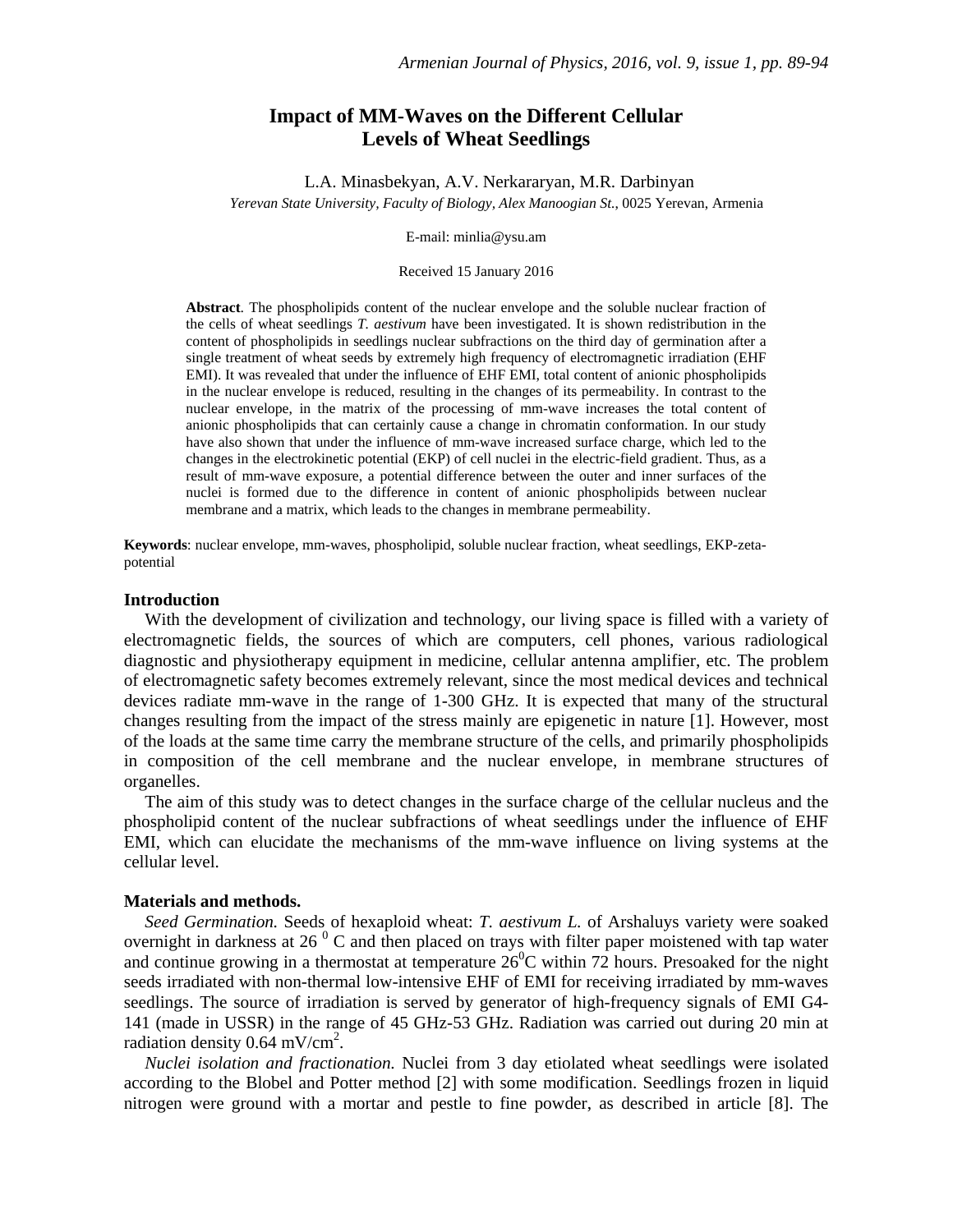pelleted nuclei were repeatedly washed and purified intact nuclei were obtained, which subjected to fractionation on nuclear envelope and soluble nuclear fraction [3, 4].

*Phospholipids extraction and quantification.* Phospholipids from soluble nuclear fraction and a nuclear envelope were extracted by method of Folch as it was described in [4], and a quantity of separated phospholipids fractions estimated by the content of inorganic phosphorus according to the Ames method [5].

*Determination of the nuclear electrokinetic potential.* Nuclear electrophoretic mobility was measured by microelectrophoresis. To this end, isolated intact nuclei from wheat embryos were suspended in the medium containing 140 mM NaCl and 10 mM Tris-HCl, pH 7.5 and placed in a horizontal electrophoretic chamber, where using the ocular micrometer of the Biolam microscope (LOMO, Russia) and stopwatch, the rate of nuclear movement was measured. Measurements were performed under the field strength of 35 V/cm, current intensity 10 mA and under different current polarity. The EKP value was calculated using formula taken from the article [3],

### $EKP = 4\pi\eta\omega/DE$ ,

where  $\eta$ - is the coefficient of viscosity of dispersion medium,  $\omega$  – the rate of nuclear movement, D is a water dielectric constant, E – field strength in the electrophoretic chamber. The Table and diagrams presented arithmetic means of 4 independent experiments and its standard deviations.

## **Results and Discussion**

Over the past decade, it is shown the crucial role of phospholipids in the regulation of processes for the growth and development of plants in the hormonal signal transduction in formation of cellular responses to external stimuli [6, 7].

We have previously shown that the change in physiological state entails changes of electrokinetic  $(\xi)$  potential (EKP) of the seedlings cell intact nuclei and quantitative changes occurring in the phospholipids composed of nuclear sub-fractions [3, 4, 8]. In studies on the influence of mm-waves on the intact nuclei speed in the electric field gradient, we obtained data on the increase  $\xi$ -potential of intact cell nuclei isolated from treated 4-day-old wheat seedlings. Research data shown in the diagram (Fig. 1) testify that seed treatment by mm-waves in the range of 45-53 GHz increases the electrokinetic potential at all expositions, which may indicate about changes in the physiological state of cells, as well as changes in morphological and biochemical properties of the cells.



**Fig. 1**. Change in EKP of wheat seedlings nuclei under influence of EHF EMI.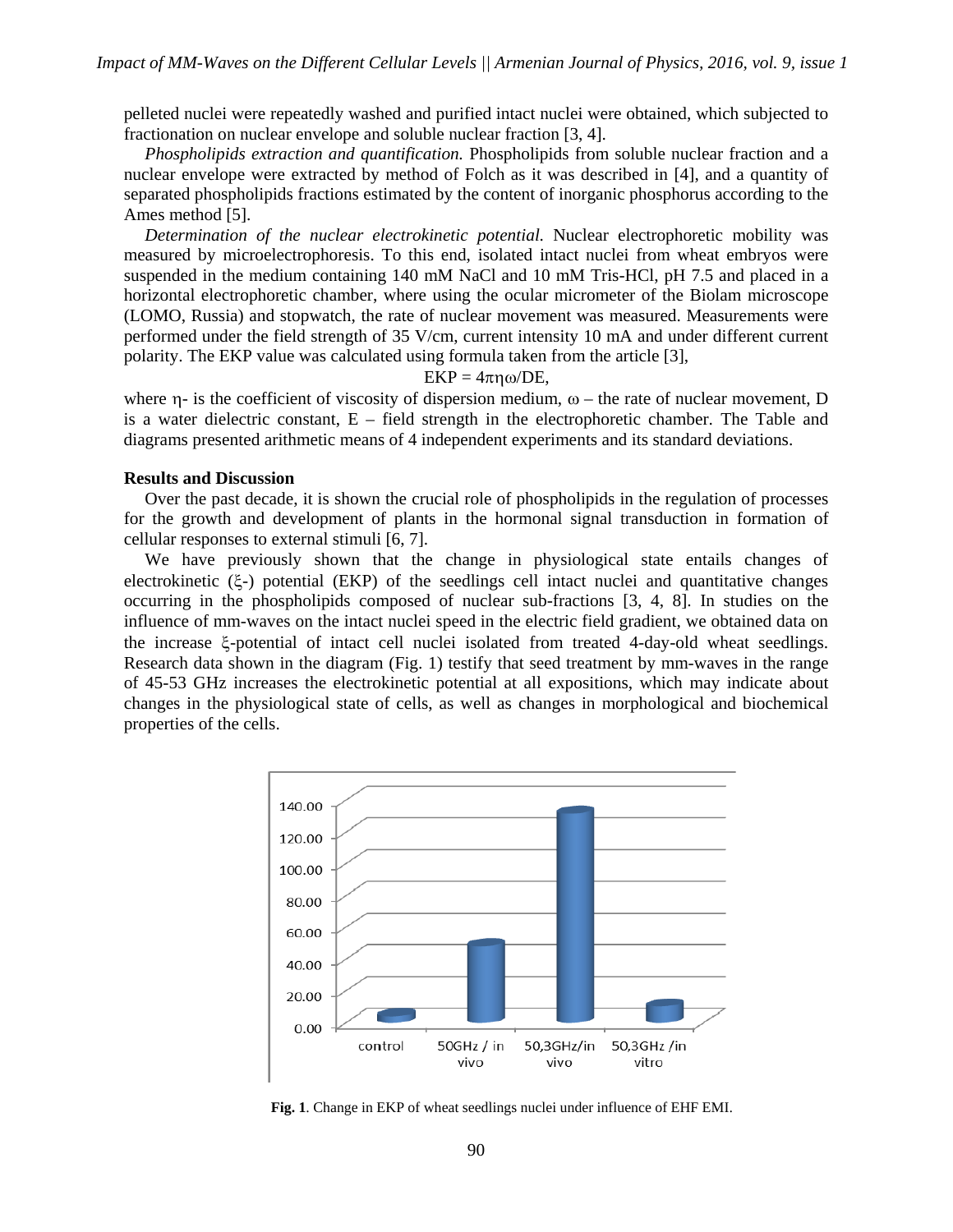Such changes have a natural character and indicate on the activation of metabolic processes under the influence of mm-waves. On the diagram also it is shown the value of EKP of nuclei seedlings conducted *in vitro*, since we irradiated the homogenate of a control intact nuclei of the wheat seedlings in the extracellular medium by frequency 50.3GHz during for 20 min. As it is seen, influence of mm-wave at frequency 50.3 GHz on nuclei homogenat *in vitro* increased its EKP to 10.1mV, however this potential is much lower than the value of EKP of intact nuclei *in vivo* (131.6 mV), when study carried by impact of mm-waves on soaked seeds and after that only isolated nuclei from seedlings. Comparison of these data shows that in addition to direct effects of mmwave on the nuclear envelope of cellular homogenate, a changes occur in the cell itself, in its metabolic activity. We have proposed that such contribution to the change in the surface potential of the nuclear envelope may, primarely, can create the phospholipids in the composition of nuclear membrane.

The study of the nuclear membrane phospholipid composition of wheat seedlings showed that the total phospholipid content is reduced from 1.33 to 0.9 (approximately 33%) after irradiation of mm-wave by frequency of 50 GHz with respect to the control (Fig. 2a). Processing of soaked seeds by mm-wave frequency of 50.3 GHz, increases the total content of the PL in the nuclear envelope to 5.26%, and higher frequencies of EMI - 53 GHz, with the same duration of treatment leads to an increase in the total content of the PL of the nuclear membrane at 118% of control. For example, increasing the proportion of PC and PE on 8% and 9%, accordingly, is relative and close to a control. Have been obtained significant reducing of the share of PA in the nuclear membrane from 15.03% to 5.86% (Fig. 2a), content of which is very important for the structure and permeability of a nuclear membrane [9, 10]. Such a sharp change can lead to significant changes in the properties of the nuclear envelope: a decrease in its permeability, smoothing the surface and a drop in the total surface charge [4].

Changes in the content of the PL were also observed in the composition of the soluble nuclear fraction (Fig. 2b). The PL content of a soluble nuclear fraction of 3-day-old seedlings cells are changes under the influence of disposable processing by mm-wave of frequency 50 GHz during 20 minutes. As follows from the data, the total phospholipid content of the soluble nuclear fraction after treatment with mm-wave is reduced by 71.2%. Treatment EHF EMI leads to an insignificant increase in the share of the PC, PI and PS of about 1-2%, while the share of PA decreased by 6% (Fig. 2b). Total content of the PL at this treatment decreased by 71.2% is relative to control preparations. It is known that EHF irradiation can cause accelerated growth and an increase in the biomass of photosynthetic plants, intensified the photosynthesis processes. [11]. We have also received similar physiological changes under the influence of microwave radiation, but in etiolated seedlings of wheat seed, where the influence of mm-waves on the photosynthetic apparatus and photosynthetic pigments are reduced to a minimum. At the level of the whole organism, we received a positive effect of EHF on physiological processes of the body, possibly temporarily [12].

Processing of seeds by mm-waves with a frequency of 50.3 GHz also has an impact on the content of the PL in the soluble nuclear fraction of seedlings. As it is shown, the total content of the PL and the percentage parts of phospholipids in composition of nuclear soluble fraction is decrease by 25.6% under impact of mm-waves. Our experimental data evidence, that mm-wave with a frequency of 50.3 GHz exert a suppressive effect on the growth of seedling [12] and it leads to decrease in content of the PL in the soluble nuclear fraction (Fig. 2b).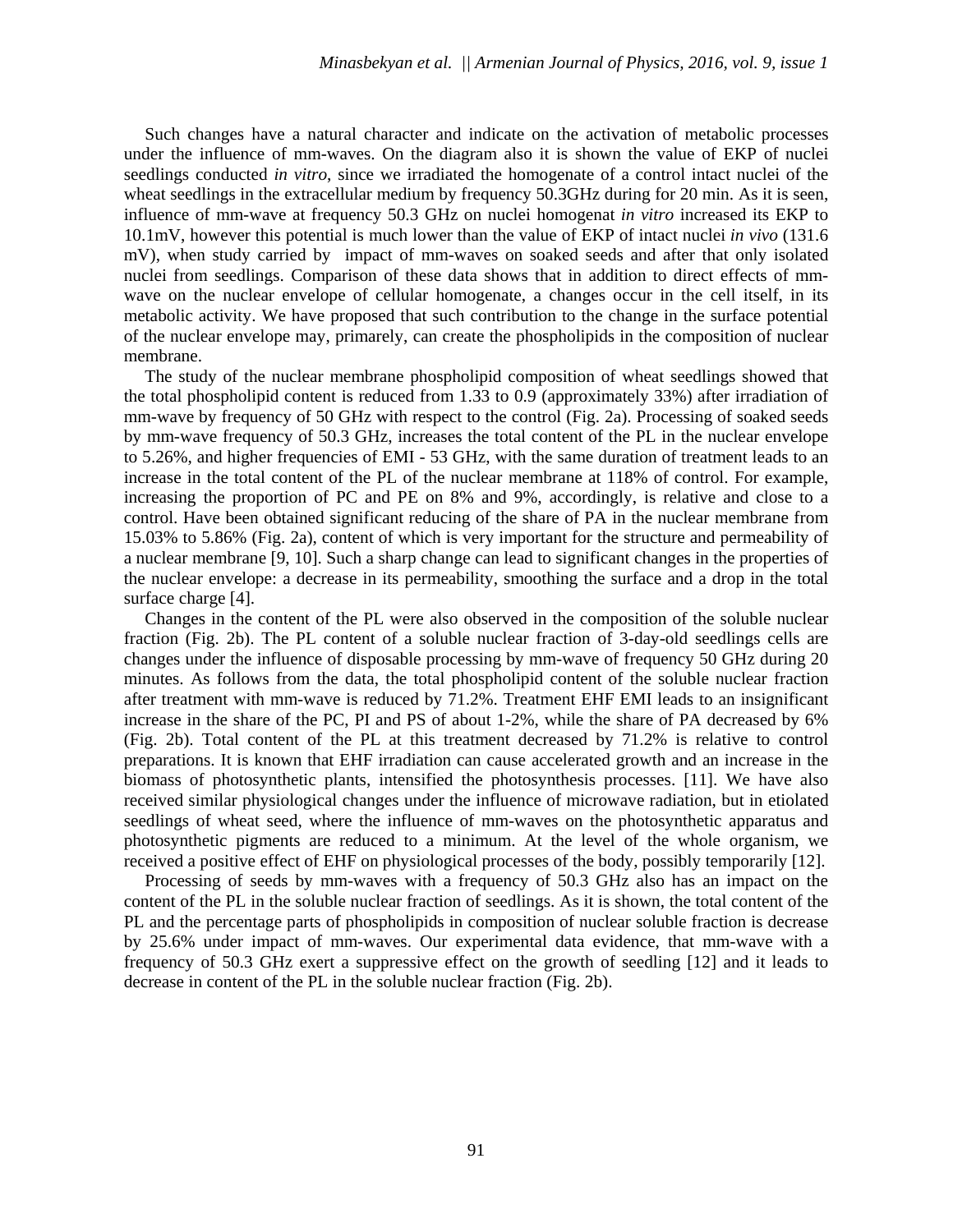

**Fig. 2**. The content of phospholipids in % of the total content of the nuclear envelope (a) and a soluble nuclear fraction (b) in 3- day seedlings after a single treatment of wheat seeds with different frequencies of mm-wave. PA is a phosphatidic acid; PC-phosphatidylcholine; PE-phosphatidylethanolamine; PI-phosphatidylinosytol; PSphosphatidylserin

Increasing the frequency of EHF EMI to 53 GHz leads to enhancement of total amount of the seedlings nuclear soluble fraction of the PL at 228%. Such a sharp increase in the content of the PL may cause "liquefaction" the contents of the nucleus, which in turn may lead to conformational rearrangements in the active and inactive chromatin compartments [13, 14]. The results show that changes are occurring as well as in the ratio of individual PL in matrix content (Fig. 2b). Proportion of PC and PS of nuclear matrix is slightly reduced by 2-3%. At the processing EHF EMI by frequency 53 GHz during 20 minutes, proportion of the PA reduced by 12%, while the proportion of PI increased by 2% (Fig. 2b).

We have previously shown [4] that just PA brings the most significant contribution to the formation of the surface charge of the nuclear envelope during seed germination of wheat. Therefore, we assume that the decrease in PA will change the value of the surface charge of the nucleus. Summarizing the results, we can note a regulatory: in the nuclear envelope, there is a clear increase in the content of PC and PE. In contrast to it, decrease in PI and PA obtained in the nuclear envelope for three investigated frequency of mm-wave (Fig. 2a). Since PA is involved in the regulation of important biological processes, such as protein phosphorylation, activation of oxidative processes and modulation of membrane transport, and promotes to curvatures of membrane, formation of bulges and an increase in membrane permeability [9], it naturally follows that these changes may have an impact on the successful performance of the nuclear membrane.

As evident from Fig. 2a, neutral PL (PC and PE) reached to 51.7% in content of nuclear envelope, whereas anionic PL (PI, PS, PA) decrease to 41% under influence of mm-waves. In the content of soluble nuclear fraction in our study obtained accordingly decreasing of PE and PA (Fig. 2b). As a result, changes in content PL of nuclear fractions observed the following changes in the total charge, which is represented below in table.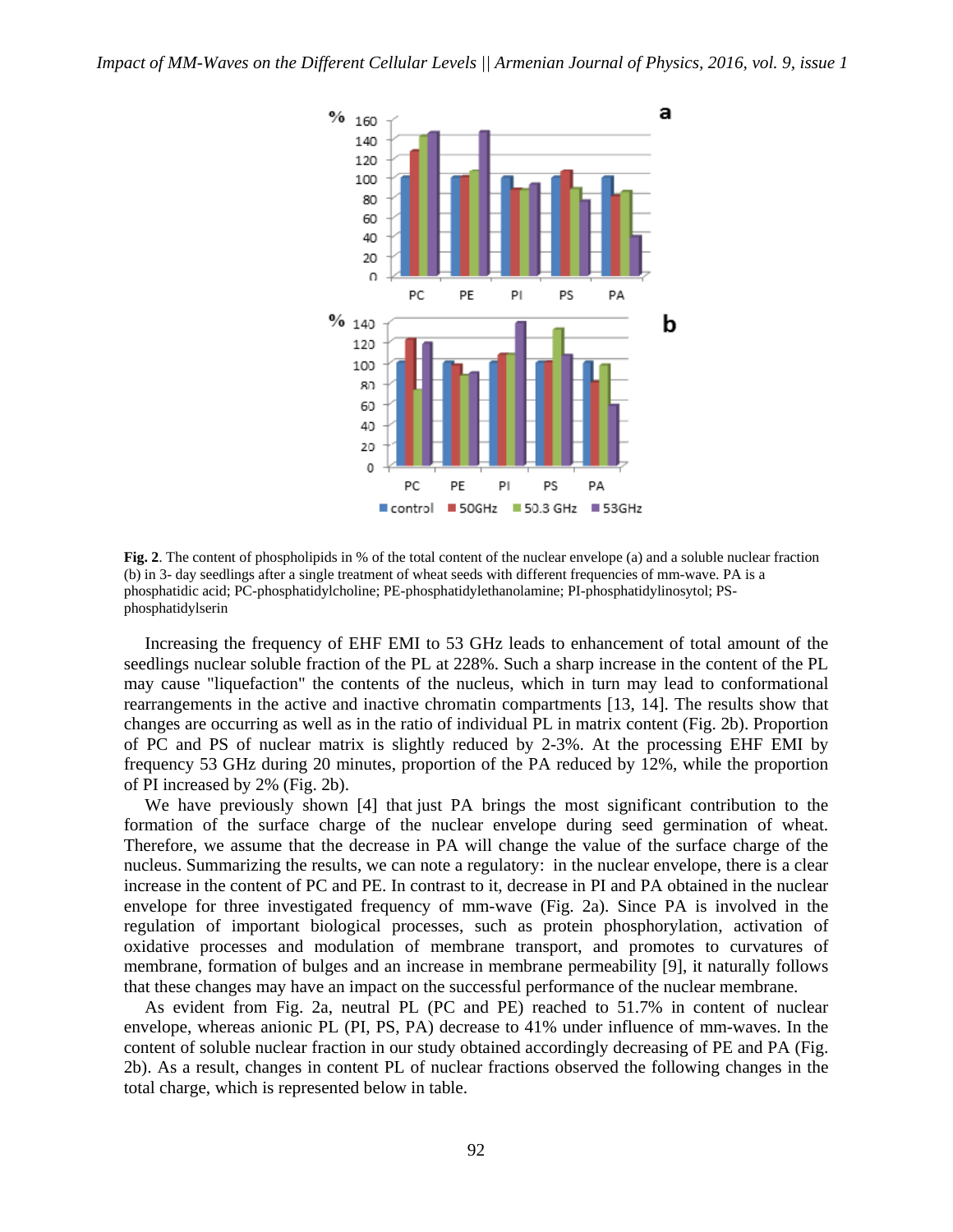| <b>Nuclear</b> | PL      | Total content of PL $(in \%)$ |        |          |        |
|----------------|---------|-------------------------------|--------|----------|--------|
| fraction       |         | control                       | 50 GHz | 50.3 GHz | 53 GHz |
| envelope       | neutral | 35.33 %                       | 40 %   | 43.64    | 51.72  |
|                | anionic | 64.67 %                       | 59.9%  | 56.38    | 48.28  |
| soluble        | neutral | 38.04                         | 40.74  | 31.11    | 38.46  |
|                | anionic | 61.95                         | 59.26  | 68.88    | 61.54  |

**Table.** The anionic and neutral phospholipids content of wheat seedlings, expressed in % of total content.

 If we sum all the neutral and anionic phospholipids of the nuclear envelope separately, we will get a definite regularity: increasing of neutral and decrease of anionic PL in the content of the nuclear envelope. In contrary, in the content of the soluble nuclear fraction under the influence of mm-wave obtained decrease of neutral and increase of anionic phospholipids. Such redistribution of the contents in nuclear fractions under the influence of EHF EMI may entail an increase of the potential difference between the inner and outer surfaces of the nuclear envelope and will lead to conformational change of the chromatin [14], as well as changes in permeability of the nuclear envelope. It should also be noted that during germination under normal physiological conditions is registered regular increase of the anionic phospholipid content of the nuclear envelope, and conversely, decreasing of the anionic phospholipids in the soluble nuclear fraction [4] that, according to our physical model [17], will promote to the facilitated transport through NPC directed **out of the nucleus** to cytoplasm in the cells. In this study we observed decreasing of anionic PL in the content of nuclear envelope and increasing of anionic phospholipids in the content of soluble nuclear fraction under the influence of EMI (see. Table). Such redistribution may lead to a change in direction of the facilitated transport of substrates through the NPC **into nucleus**. Increasing of negatively charged content of the anionic phospholipids also leads to condensation of chromatin, as it is known from the literature, that the addition of negatively charged lipids *in vitro* is promote decondensation of chromatin [14, 15]. Over the past few years it has been demonstrated a link between stress and phospholipid signaling, including such as osmotic, temperature stresses and exposure to various pathogens. It was rrevealed a specific role of phospholipase D, inositol polyphosphate phosphatase, PA and other members of phospholipid path in response to abiotic stress [10, 16]. Increasing the total content of the PL and the simultaneous sharp decline in the part of PA in the nuclear membrane (see Table) are indicative of the fact that the nuclear surface smoothing [4] and it general surface charge decreasing.

According to our proposed model for the mechanism of the nuclear envelope permeability [17], a decrease in the surface charge of the nuclear envelope due to reduced content of anionic phospholipids leads to a reduction of the potential difference  $\Delta \varphi$  between the surface nucleus and inner layers, which in turn may lead to reduction of membrane transport activity. However, as we have obtained, EKP of seedlings nuclei increases under the action of mm-waves in all exposures (Fig. 1), and consequently leads to increased transport activity into or out of nuclei. The result of present work confirm once more our supposition about the role of PL in the regulation of nuclear membrane permeability via changes in the potential difference between the inner and outer layers of the nuclear membrane, which, in its turn, is one of the regulatory mechanisms of transport across NPCs. From the obtained data it can be concluded that decrease in the content of the anionic PL in the nuclear membrane is a protective reaction of cells in response to mm-wave that enhance transport activity, and the reduction of the anionic PL in content of the nuclear envelope restrains increase transport activity through the nuclear envelope, playing the role of a kind of natural buffer.